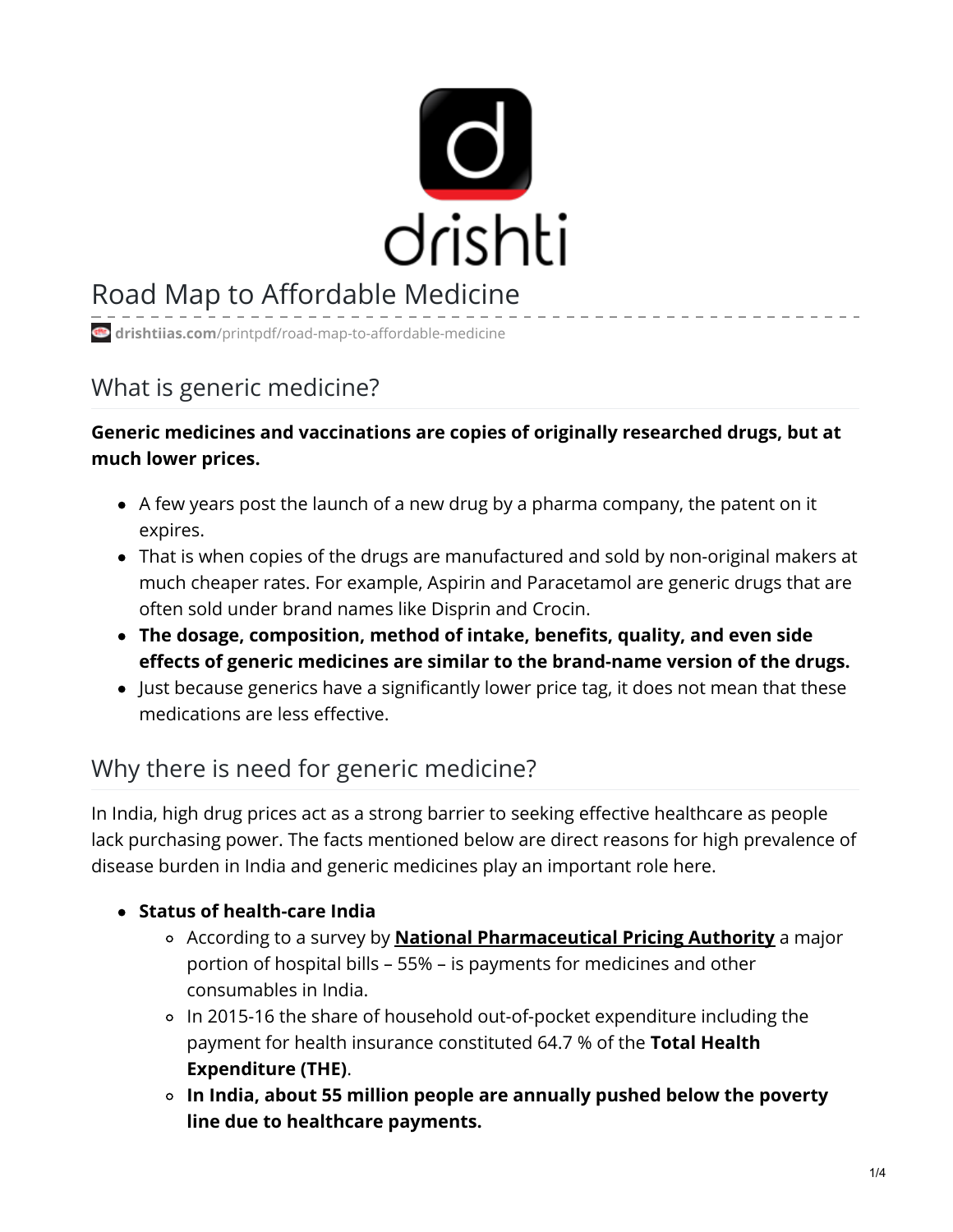#### **Regulatory loophole**

Past experiences show that even if the government caps the margins or prices of the consumables, hospitals increase the charges for procedures and other services and refuse to pass on the benefit to the patients.

For instance, in the case of cardiovascular stents, immediately after the prices were capped, hospitals increased the charges for procedures.

## The shortcomings in the healthcare system of India

#### **Health insurance schemes are not effective**

- **Instead of directly intervening and regulating healthcare charges, the State and Central governments intervened through insurance schemes to reduce the financial burden of patients. These schemes function as crosssubsidization or by increasing footfalls for the private sector.**
- Studies have shown that even after insurance schemes like the **Rashtriya Swasthya Bima Yojana (RSBY)** and various state government sponsored insurances schemes, there is no change in the burden of out-of-pocket expenditure.
- Often hospitals use these schemes to attract patients and charge them heavily by offering services outside the scheme.
- **Regulatory capture**
	- **Regulatory capture is a phenomenon when a regulatory body gets influenced by the economic interests of special interest groups that dominate the industry, rather than those of the general public.**
	- Regulatory capture is a form of government failure, where government agencies fail to perform their duties,for example, even with Drug Price Control Order (DPCO) 2013 , price of anti-diabetic drug Metformin was manipulated.

#### **No effective monitoring mechanism**

Neither the Department of Pharmaceuticals nor the National Pharmaceutical Pricing Authority has the institutional ability to monitor prices of medicines at the state level. Such capacities are key to enforcement of any regulation.

### What steps have been taken to promote generic medicine in India?

- In 2017, Central Govt, ordered doctors to prescribe generic formulations of medicines, as opposed to specific brands.
- Medical Council India (MCI) also ordered the medical community to follow its 2016 notification in which the MCI had amended the Clause 1.5 of the Indian Medical Council (Professional Conduct, Etiquette and Ethics) Regulations, 2002 mandating doctors to prescribe medicines by generic names in place of brand names.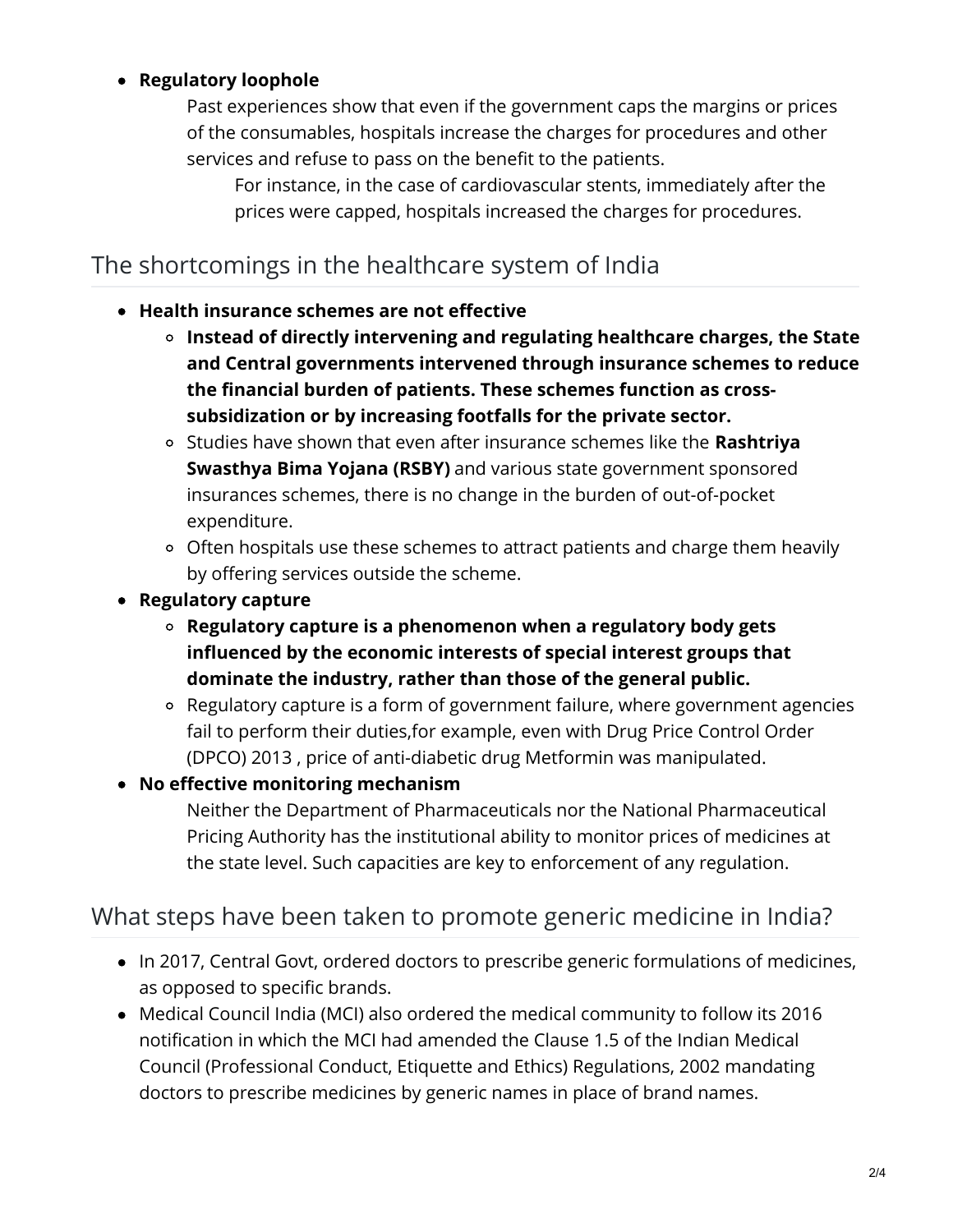Despite this effort, generic medicines are not successful in India why?

- **Due to profit driven nature of any pharmaceutical product, pharmacies in India are not enthusiastic to sell generic medicine.**
- **A lot of customers aren't happy when low-cost medicines are handed out to them. They feel that the quality of the medicine directly depends on the cost of it.**
- The **Drugs Technical Advisory Board (DTAB)** advisory that retailers should maintain a separate rack/shelf solely for the storage of "generic medicines sold in proper name" is not followed.
- **At least 90% of the Indian domestic pharmaceutical market comprises drugs sold under brand names.** There simply are not enough generic name equivalents of branded medicines sold.
	- About half the market is for fixed-dose combinations (FDCs) of drugs, a further half of them irrational.
	- **Many FDC drugs contain even eight or nine medicines. To write, and remember, the constituent of FDC drugs in generic names is impractical, considering that there would be thousands of FDC brands.**
- Jan Aushadhis, which are pharmacies selling only generic name medicines to the full extent possible, are only about 300 in numbers, thus excluding a significant number of population.

The push towards generics is lauded by many stakeholders, and rightly so. However, Govt policy must move beyond rhetoric—for **in a sector such as health, faulty policy design will directly affect the country's mortality statistics**.

Public health encompasses quality as much as affordability of pharmaceutical drugs. In this context, **it is important to assess and ensure that Indian generic companies are competent enough to take on the task before institutionalizing any policy**.

# Areas of concern related to Generic drug

- **The efficacy of generic drugs in India**
	- **Generic drugs have been found to contain less than the required amount of active pharmaceutical ingredient (API), rendering them ineffective.**
	- The FDA's inspection of Avandamet tablets, used to treat type 2 diabetes, found that some tablets lack the proper dosage of rosiglitazone, an active ingredient.
	- A Central Drugs Standard Control Organization's (CDSCO) surveillance report shows that a range of commonly consumed drugs, such as the Ciplamanufactured antibiotic ofloxacin tablets or the Cadila-manufactured Cadilose, fall short of standard quality-control criteria